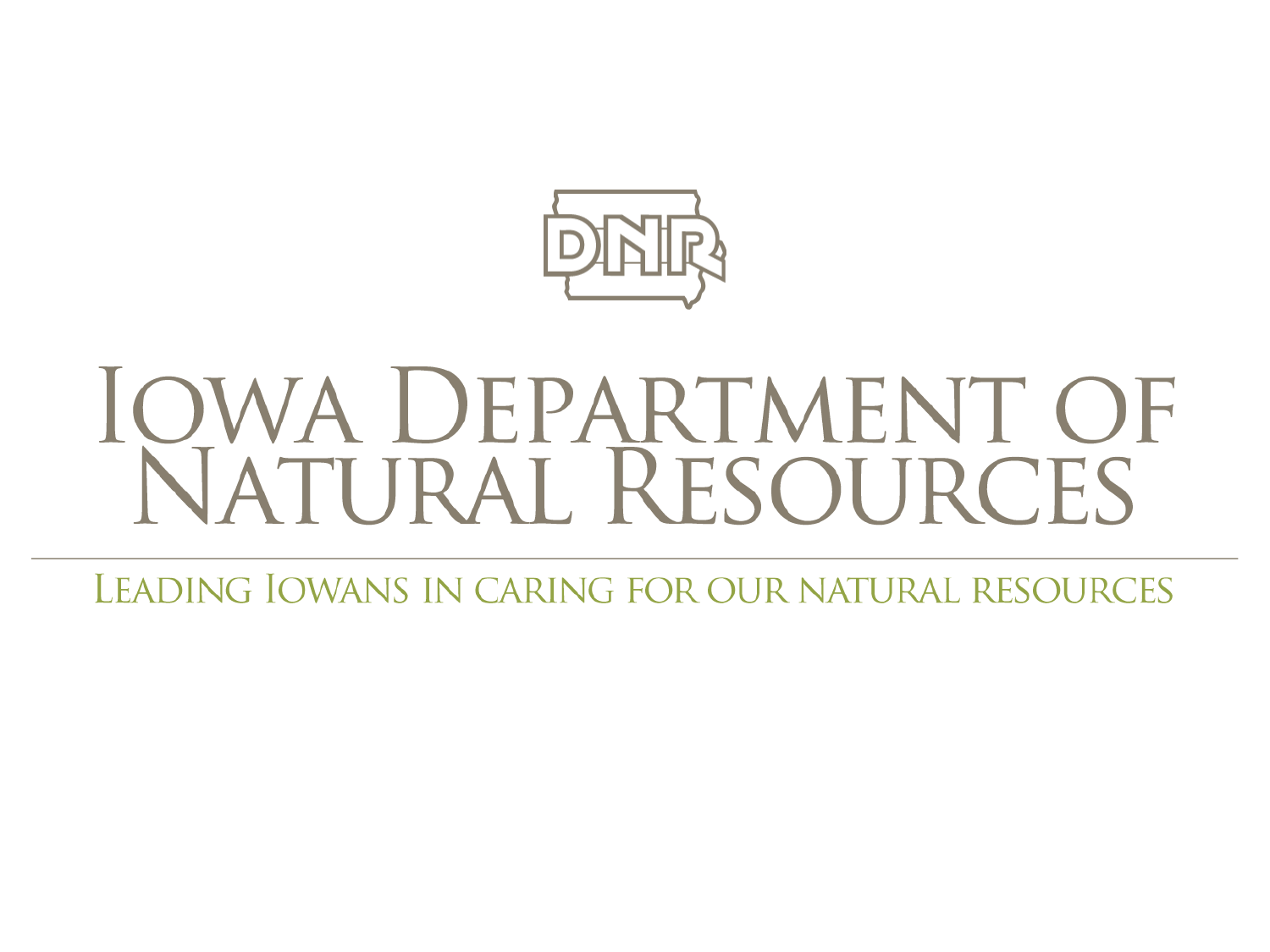Iowa began looking at Integrated Planning in 2013 Attended regional EPA workshop

Keys points that Iowa understood

- Agreements were between states and the municipality
- No EPA oversight or approval, but they'd like to be aware of what is going on
- Project and cost considerations can include all CWA needs as well as drinking water, air and other federal program requirements

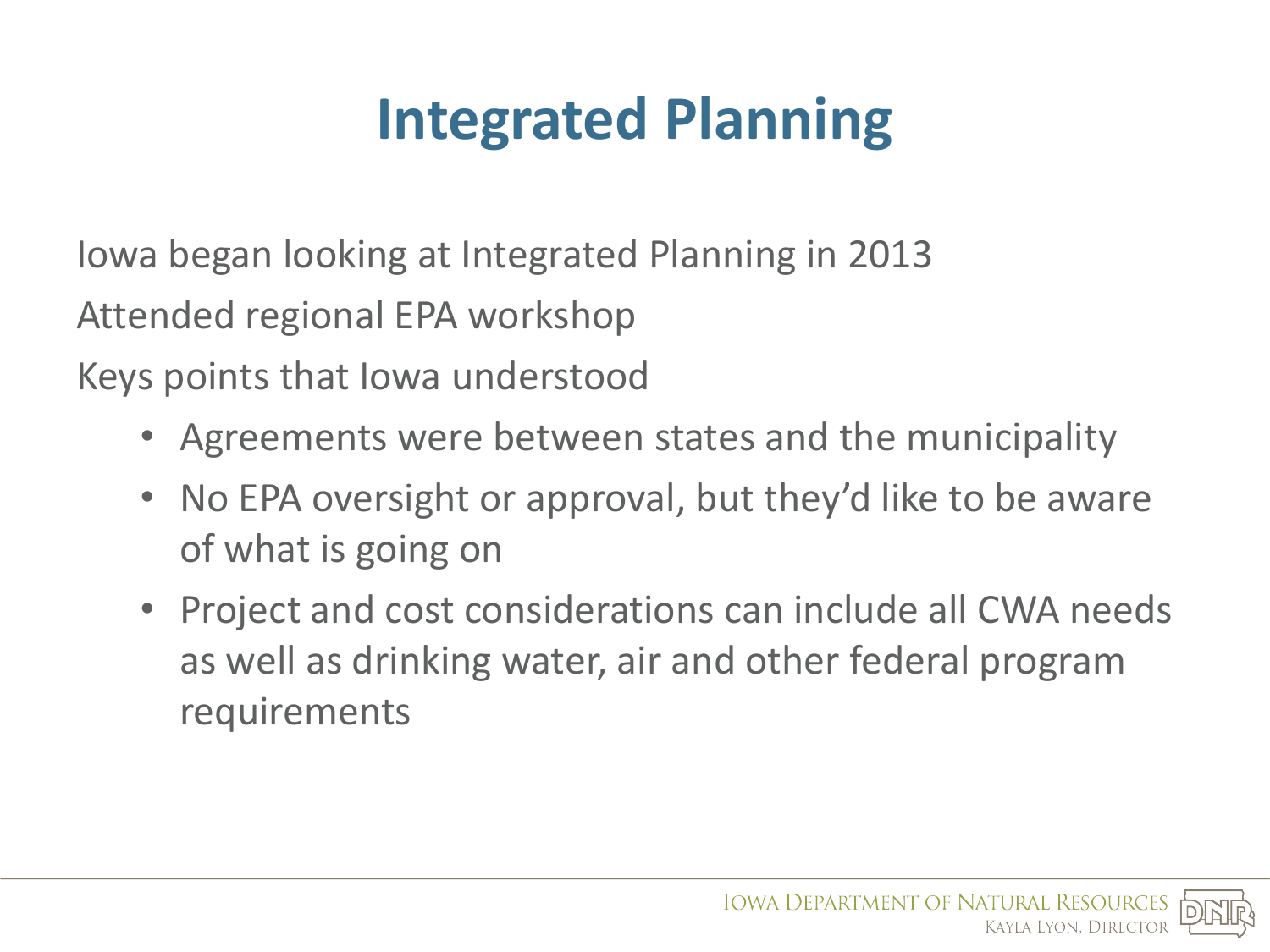Three paths to extended compliance schedules

- Consent Order (the legal route)
- Disadvantaged Community
- Integrated Planning

Goals of Integrated Planning

- Justify extended compliance schedules in NPDES permits
- Allow cities to choose their own path

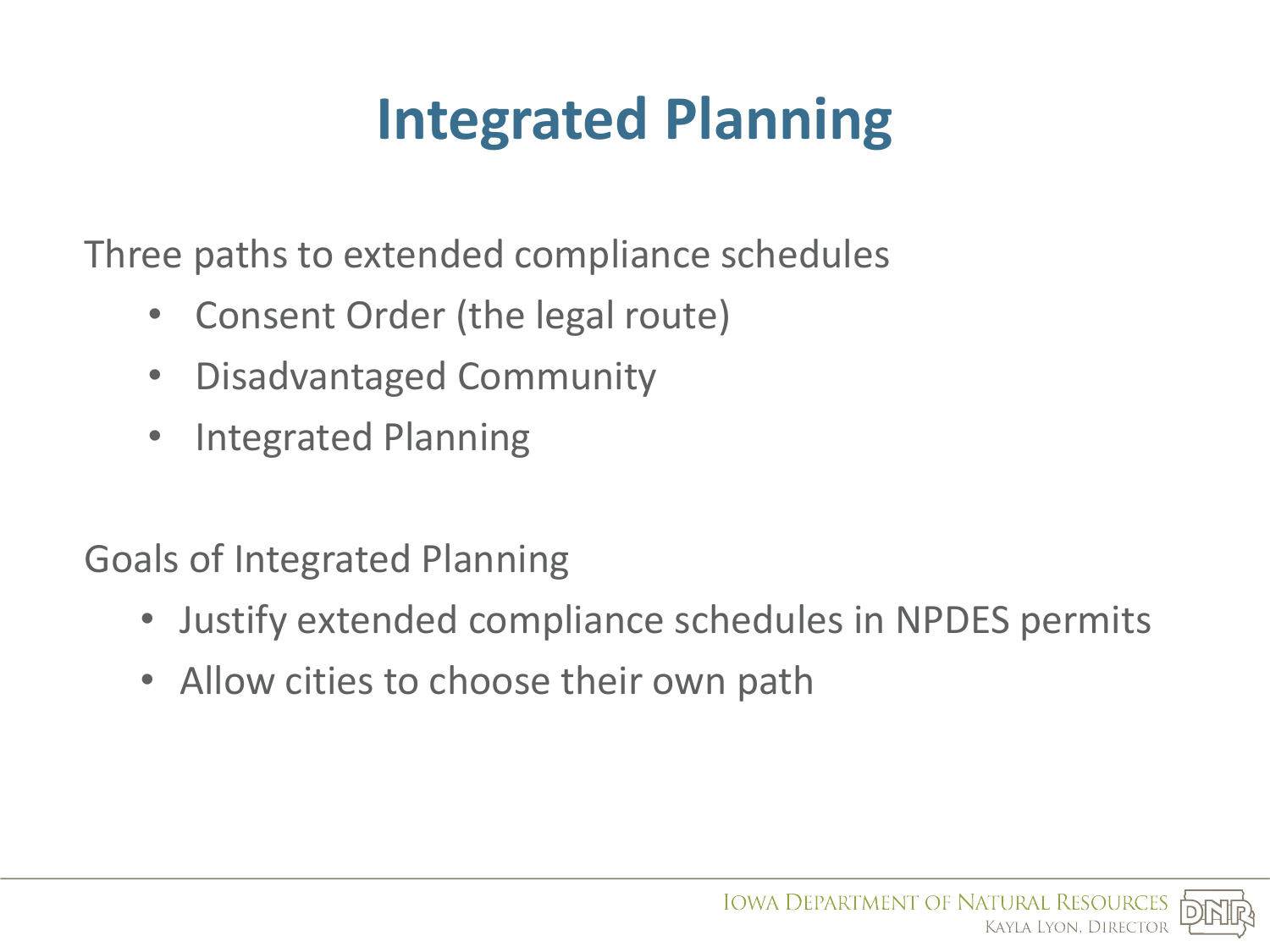Implementation in Iowa

- Integrated Planning is a blend of consent order and compliance schedule paths
- Financial justification and long term planning
- Longer compliance schedule than we would typically allow
- No lawyers needed!

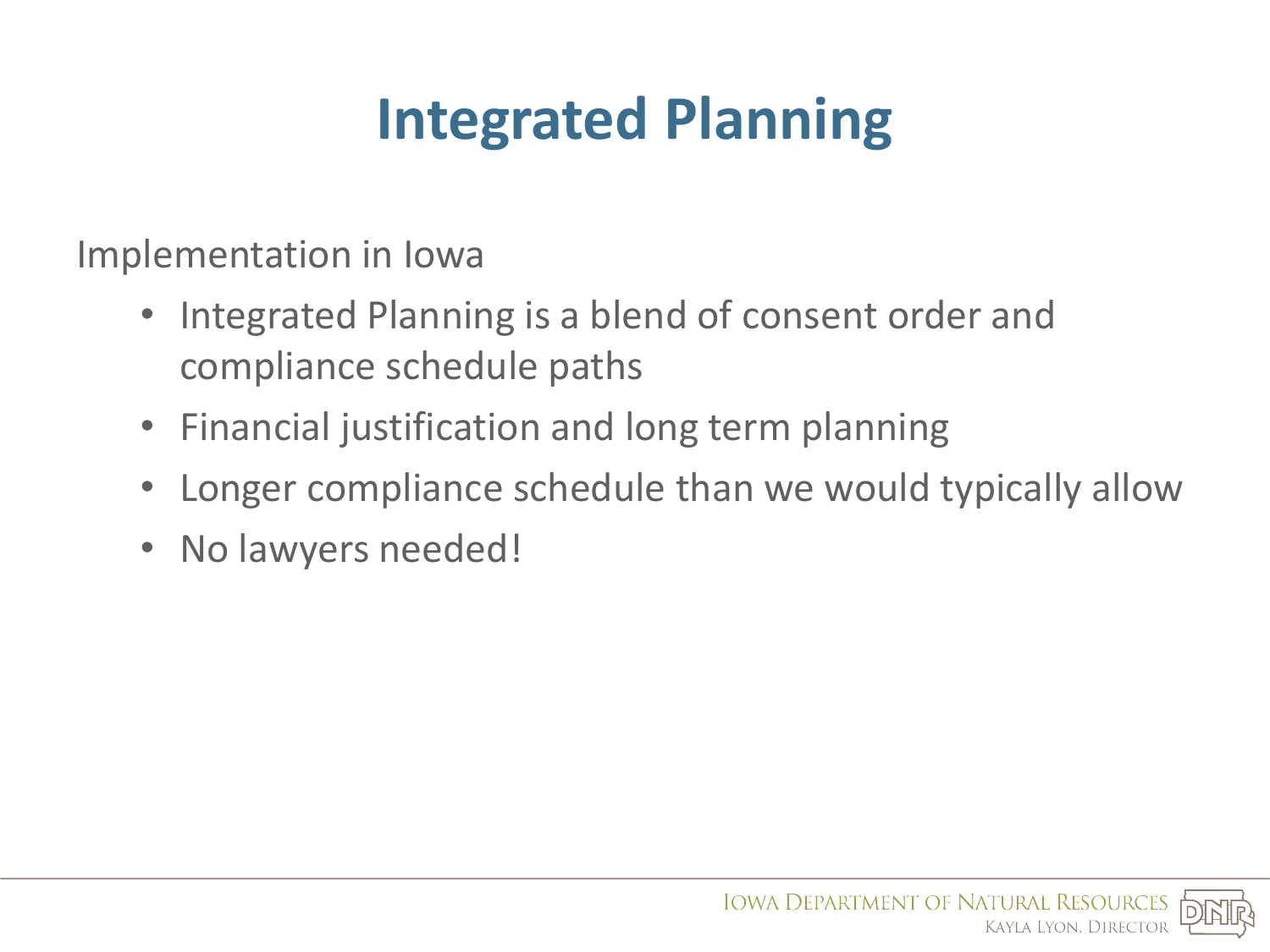Plans could be very simple

- Clear financial justification
- Prioritizing investment in I&I work over plant construction
- Understanding (and demonstrating) the real impacts to the environment

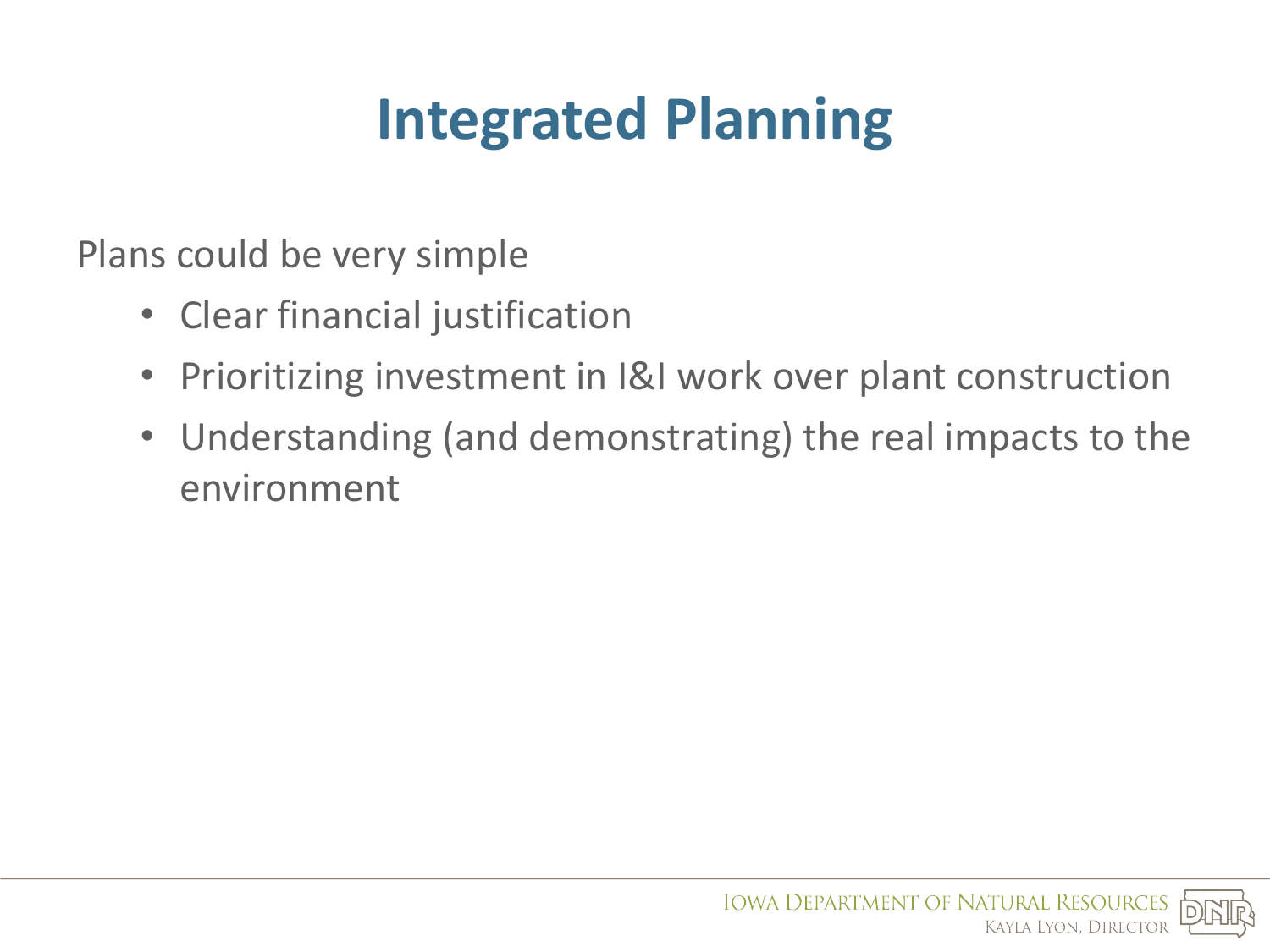Impacts to municipalities

- City takes the lead
- City determines the priorities
- Allows city to develop IP internally without (necessarily) hiring a consultant

Impacts to state

- Less resource intensive (did I mention no lawyers?)
- The IP gives us the defense we need for a longer schedule

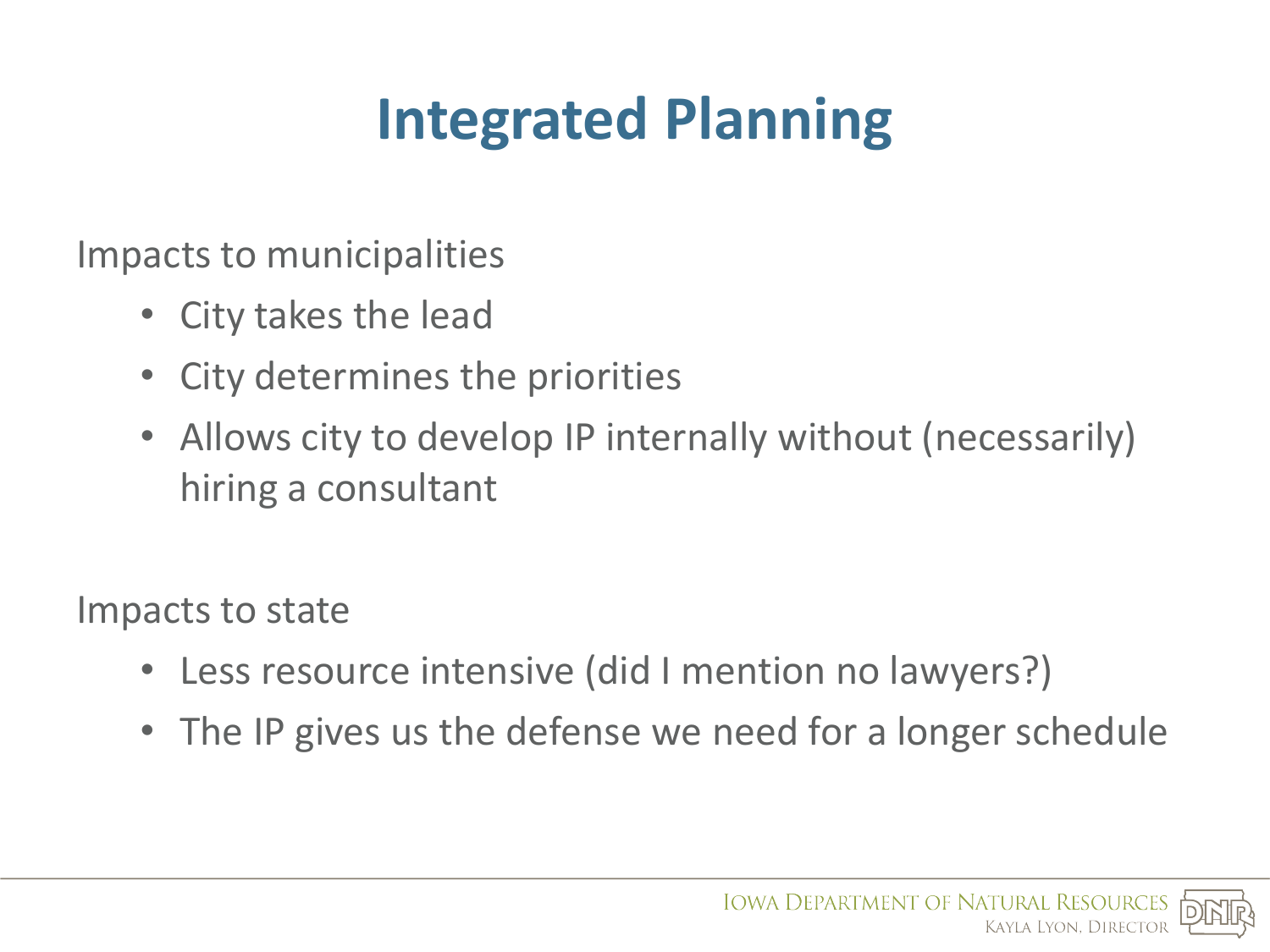Along came the City of Boone

- Current compliance schedule for disinfection
- Significant I&I to collection system
- Design flows for disinfection project were very high
- Cost for disinfecting those flows were also very high

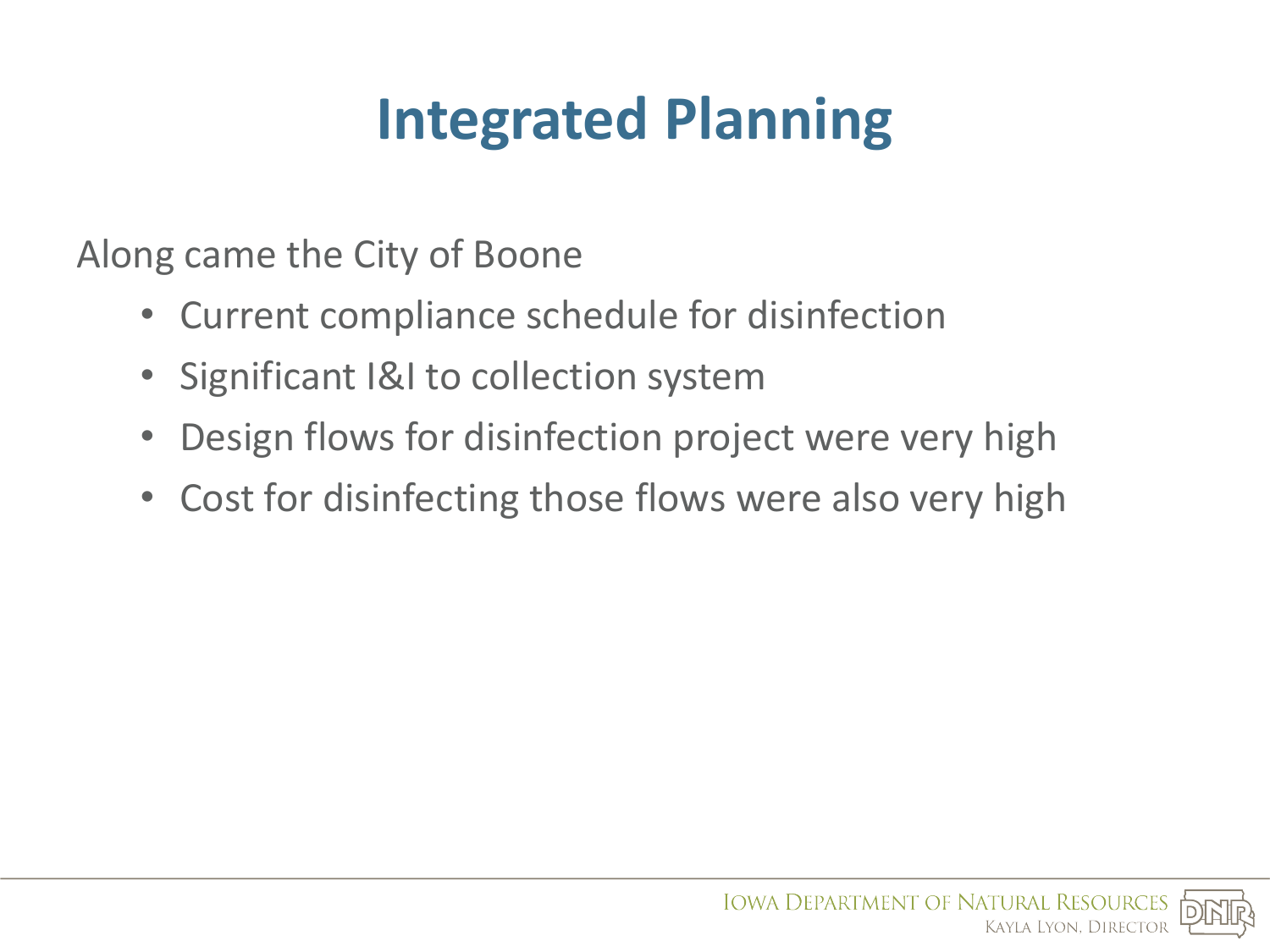City of Boone Background

- Population = 12,000 persons constant for 50 years
- Area size = 9 square miles
- Sewer collection system size = 352,000 feet
- Sump Pumps encouraged to be connected to sewer collection system for "cleaning"

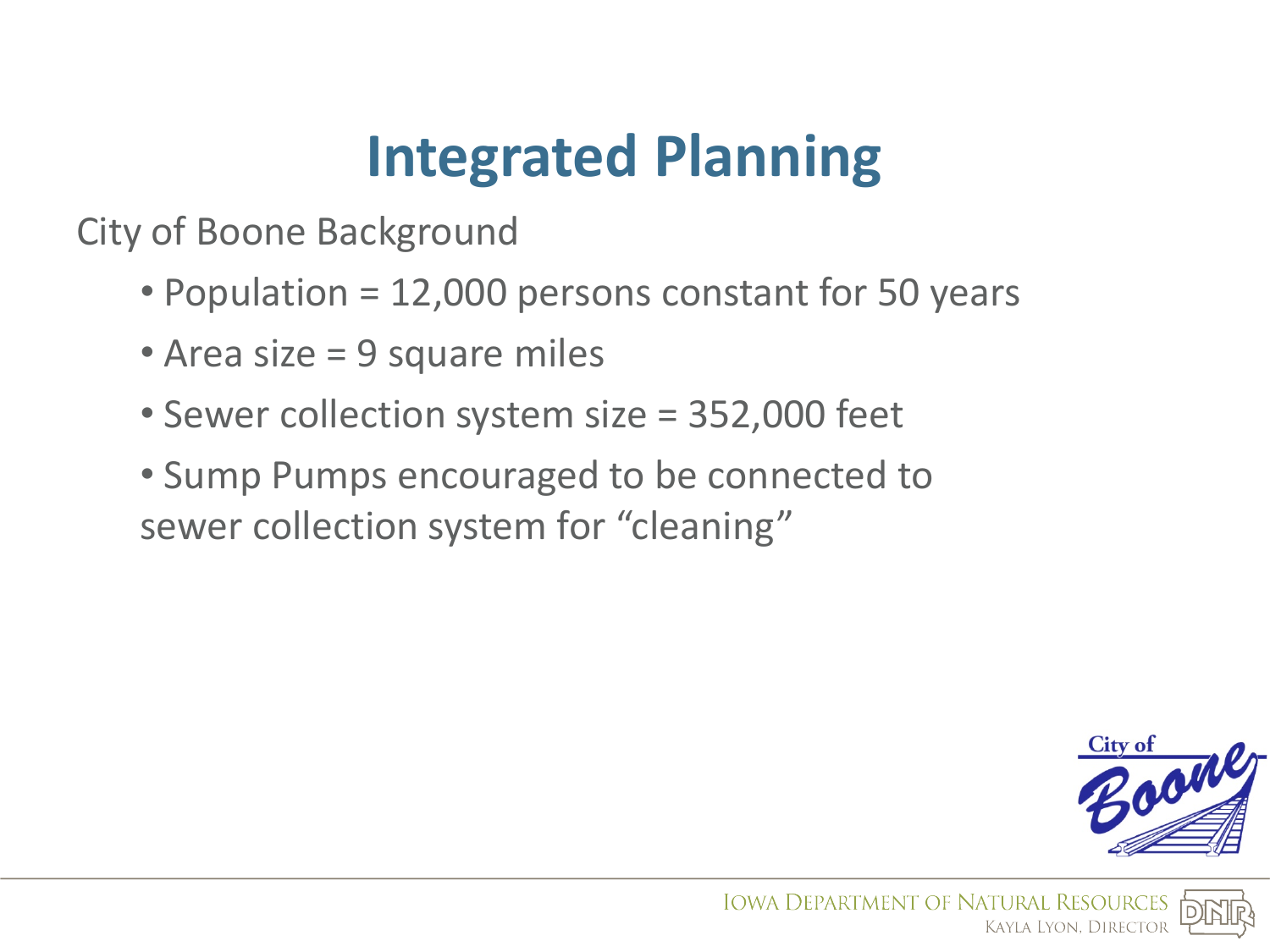City of Boone Financial Background

- New Water Treatment Plant in 1998 = \$8 million
- New Wastewater Treatment Plant 1996 = \$10 million
- Sewer Collection System Improvements 2010 = \$17 million
- Total Utility Debt = \$35 million!

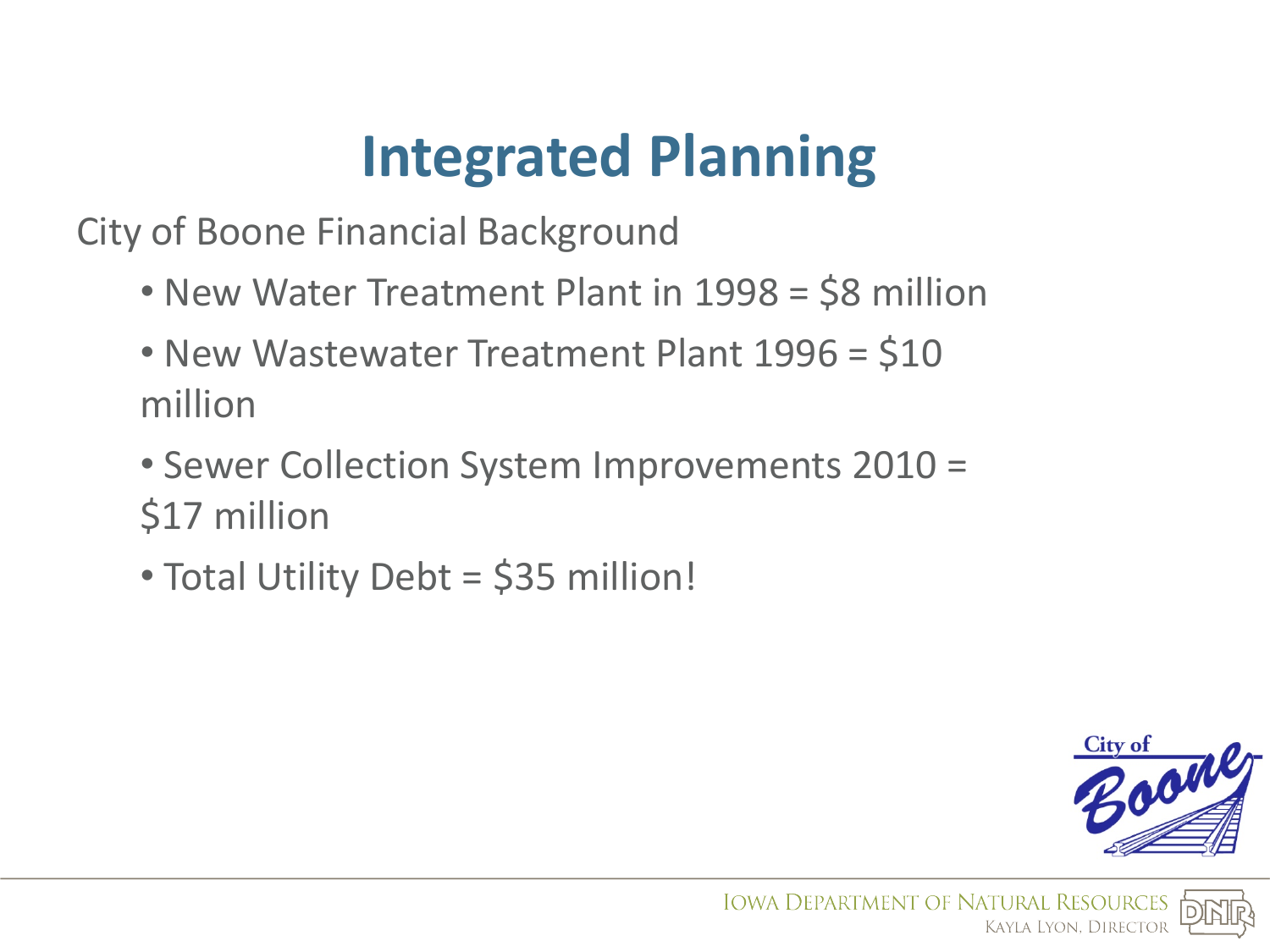City of Boone Integrated Plan

- 2014 Permit had Original Compliance Deadline May 1, 2018 for E. Coli disinfection
- In 2015 Boone had Highest Sewer Rates in Iowa = 3.5% of median income
- In 2016 Integrated Plan approved
- New Compliance Deadline of March 1, 2023 = 5 year delay